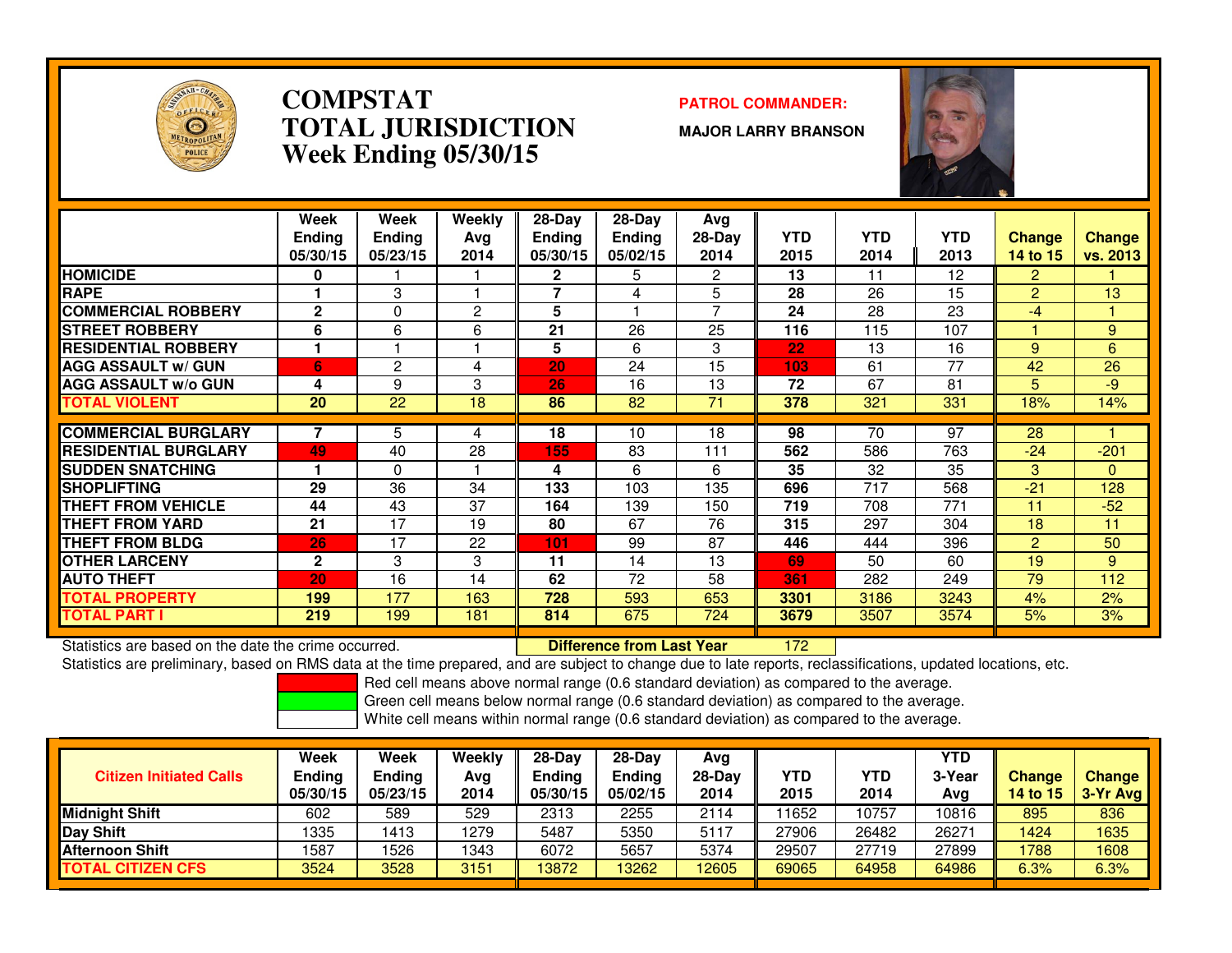

## **COMPSTAT PRECINCT COMMANDER: WEST CHATHAM PRECINCTWeek Ending 05/30/15**

**CAPT. CARL RAMEY**



|                             | Week<br><b>Ending</b><br>05/30/15 | Week<br><b>Endina</b><br>05/23/15 | Weekly<br>Avg<br>2014 | 28-Day<br><b>Endina</b><br>05/30/15 | $28$ -Day<br>Ending<br>05/02/15 | Avg<br>$28-Dav$<br>2014 | <b>YTD</b><br>2015 | <b>YTD</b><br>2014 | <b>YTD</b><br>2013 | <b>Change</b><br>14 to 15 | <b>Change</b><br>vs. 2013 |
|-----------------------------|-----------------------------------|-----------------------------------|-----------------------|-------------------------------------|---------------------------------|-------------------------|--------------------|--------------------|--------------------|---------------------------|---------------------------|
| <b>HOMICIDE</b>             | 0                                 | 0                                 | $\Omega$              | 0                                   | 0                               | 0                       | $\mathbf{0}$       | 0                  |                    | $\Omega$                  | -1                        |
| <b>RAPE</b>                 | 0                                 |                                   | $\Omega$              | 3                                   |                                 |                         |                    | 6                  | 3                  |                           | 4                         |
| <b>COMMERCIAL ROBBERY</b>   | $\overline{2}$                    | $\Omega$                          | $\Omega$              | 3                                   | $\Omega$                        |                         | 7                  | 4                  | 4                  | 3                         | $\overline{3}$            |
| <b>STREET ROBBERY</b>       | $\mathbf 0$                       | $\Omega$                          |                       | $\bf{0}$                            | $\Omega$                        | 3                       | 6                  | 10                 | 13                 | -4                        | $-7$                      |
| <b>RESIDENTIAL ROBBERY</b>  |                                   | $\Omega$                          | $\Omega$              | 3                                   | $\Omega$                        |                         | 5                  | 6                  | 3                  | $\blacksquare$            | $\overline{2}$            |
| <b>AGG ASSAULT w/ GUN</b>   | $\bf{0}$                          | 0                                 | 0                     | 0                                   | 4                               |                         | 10                 | 5                  | 8                  | 5                         | $\overline{2}$            |
| <b>AGG ASSAULT w/o GUN</b>  | 0                                 | 3                                 | $\Omega$              | 6                                   | 4                               | $\mathbf{2}$            | 16                 | 8                  | 11                 | 8                         | 5                         |
| <b>TOTAL VIOLENT</b>        | 3                                 | 4                                 | $\overline{2}$        | 15                                  | 9                               | 9                       | 51                 | 39                 | 43                 | 31%                       | 19%                       |
| <b>COMMERCIAL BURGLARY</b>  | 3                                 | 0                                 |                       | 4                                   | 3                               | 4                       | 30                 | 13                 | 12                 | 17                        | 18                        |
| <b>RESIDENTIAL BURGLARY</b> | 7                                 | 5                                 | 5                     | 25                                  | 13                              | 21                      | 106                | 105                | 122                |                           | $-16$                     |
| <b>SUDDEN SNATCHING</b>     | 0                                 | $\mathbf 0$                       | $\Omega$              | $\bf{0}$                            | $\mathbf{0}$                    |                         | $\mathbf{2}$       | 2                  | $\Omega$           | $\Omega$                  | $\overline{2}$            |
| <b>SHOPLIFTING</b>          | $\overline{2}$                    | $\mathbf{2}$                      | 5                     | 17                                  | 8                               | 19                      | 86                 | 99                 | 62                 | $-13$                     | 24                        |
| <b>THEFT FROM VEHICLE</b>   | 7                                 | 3                                 | 6                     | 23                                  | 31                              | 26                      | 117                | 126                | 100                | $-9$                      | 17                        |
| <b>THEFT FROM YARD</b>      | $\mathbf{2}$                      | $\mathbf{2}$                      | 3                     | 12                                  | 17                              | 12                      | 57                 | 59                 | 41                 | $-2$                      | 16                        |
| <b>THEFT FROM BLDG</b>      | 7                                 | 4                                 | 3                     | 21                                  | 14                              | 13                      | 78                 | 83                 | $\overline{55}$    | -5                        | 23                        |
| <b>OTHER LARCENY</b>        | $\bf{0}$                          | 0                                 |                       | $\mathbf{2}$                        | 3                               | 3                       | 17                 | 13                 | 6                  | 4                         | 11                        |
| <b>AUTO THEFT</b>           |                                   |                                   | 3                     | 7                                   | 18                              | 12                      | 73                 | 52                 | 36                 | 21                        | 37                        |
| <b>TOTAL PROPERTY</b>       | 29                                | 17                                | 28                    | 111                                 | 107                             | 111                     | 566                | 552                | 434                | 3%                        | 30%                       |
| <b>TOTAL PART I</b>         | 32                                | 21                                | 30                    | 126                                 | 116                             | 121                     | 617                | 591                | 477                | 4%                        | 29%                       |

Statistics are based on the date the crime occurred. **Difference from Last Year** 

Statistics are based on the date the crime occurred. The time prepared, and are subject to change due to late reports, reclassifications, updated locations, etc.<br>Statistics are preliminary, based on RMS data at the time pr

Red cell means above normal range (0.6 standard deviation) as compared to the average.

Green cell means below normal range (0.6 standard deviation) as compared to the average.

| <b>Citizen Initiated Calls</b> | Week<br><b>Ending</b><br>05/30/15 | <b>Week</b><br>Ending<br>05/23/15 | Weekly<br>Avg<br>2014 | $28-Dav$<br><b>Endina</b><br>05/30/15 | $28-Day$<br><b>Ending</b><br>05/02/15 | Avg<br>$28-Day$<br>2014 | YTD<br>2015 | YTD<br>2014 | YTD<br>3-Year<br>Avg | <b>Change</b><br><b>14 to 15</b> | <b>Change</b><br>3-Yr Avg |
|--------------------------------|-----------------------------------|-----------------------------------|-----------------------|---------------------------------------|---------------------------------------|-------------------------|-------------|-------------|----------------------|----------------------------------|---------------------------|
| <b>Midnight Shift</b>          |                                   | 19                                | 107                   | 452                                   | 444                                   | 429                     | 2291        | 2137        | 2131                 | 154                              | 160                       |
| <b>Day Shift</b>               | 266                               | 290                               | 264                   | 1150                                  | 130                                   | 1055                    | 5881        | 5463        | 5433                 | 418                              | 448                       |
| <b>Afternoon Shift</b>         | 342                               | 329                               | 279                   | 1283                                  | 1212                                  | 1115                    | 6092        | 5772        | 5735                 | 320                              | 357                       |
| <b>TOTAL CITIZEN CFS</b>       | 725                               | 725                               | 650                   | 2885                                  | 2786                                  | 2599                    | 14264       | 3372        | 13299                | 6.7%                             | 7.3%                      |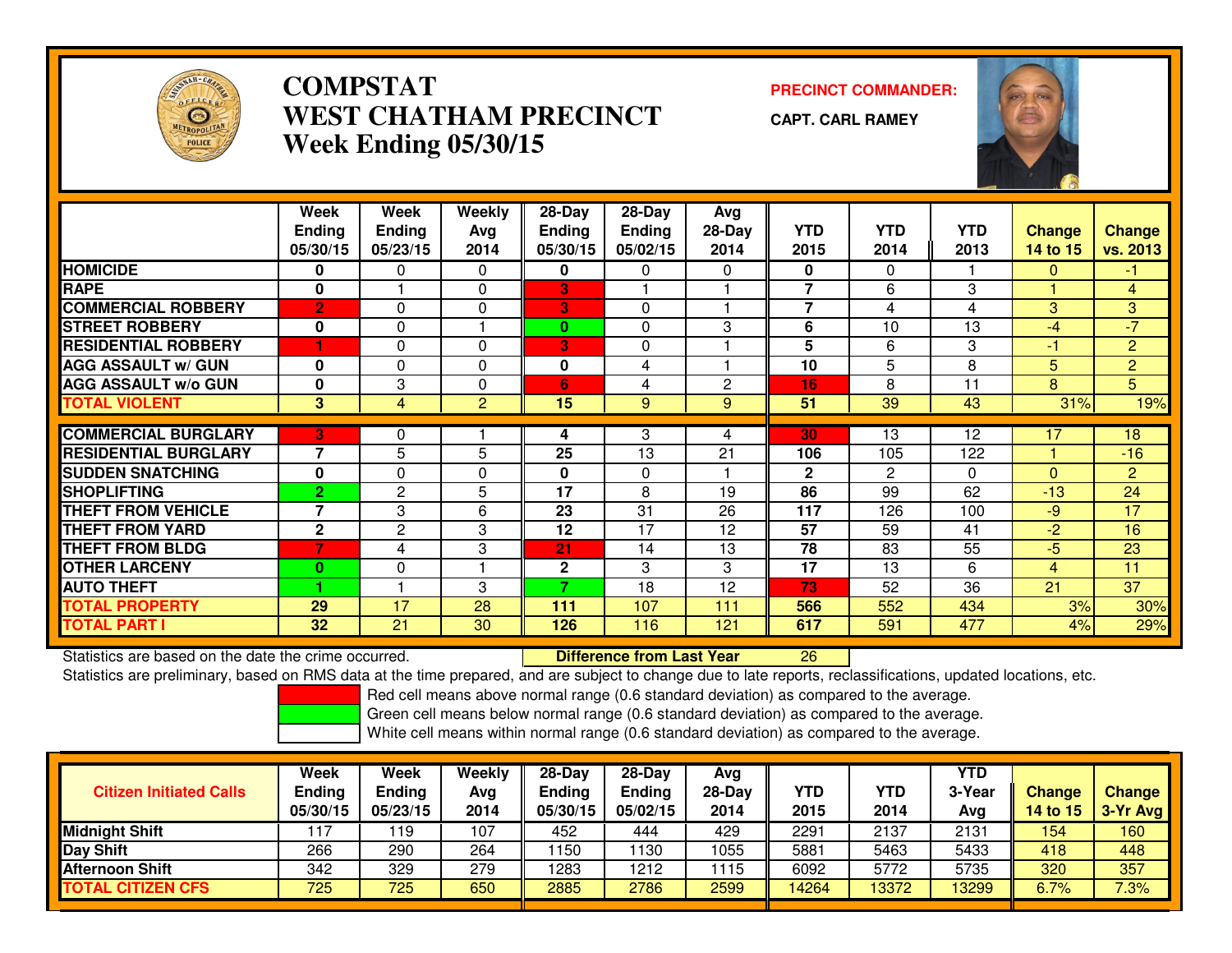

## **COMPSTAT PRECINCT COMMANDER: DOWNTOWN PRECINCTWeek Ending 05/30/15**

**CAPT. Ben Herron**



|                             | Week<br><b>Ending</b><br>05/30/15 | Week<br><b>Ending</b><br>05/23/15 | Weekly<br>Ava<br>2014 | 28-Day<br><b>Ending</b><br>05/30/15 | 28-Day<br><b>Ending</b><br>05/02/15 | Avg<br>28-Day<br>2014 | <b>YTD</b><br>2015      | <b>YTD</b><br>2014 | <b>YTD</b><br>2013 | <b>Change</b><br>14 to 15 | <b>Change</b><br>vs. 2013 |
|-----------------------------|-----------------------------------|-----------------------------------|-----------------------|-------------------------------------|-------------------------------------|-----------------------|-------------------------|--------------------|--------------------|---------------------------|---------------------------|
| <b>HOMICIDE</b>             | 0                                 |                                   | $\Omega$              |                                     |                                     |                       | $\mathbf{2}$            |                    | 4                  |                           | $-2$                      |
| <b>RAPE</b>                 | 0                                 | 0                                 | 0                     |                                     | $\Omega$                            |                       | $\overline{7}$          | 3                  | 4                  | 4                         | 3                         |
| <b>COMMERCIAL ROBBERY</b>   | 0                                 | $\Omega$                          | $\Omega$              | 0                                   |                                     |                       | 3                       | 4                  | 2                  | -1                        |                           |
| <b>STREET ROBBERY</b>       | ٠                                 | 3                                 | $\mathbf{2}$          | 6                                   | 12                                  | $\overline{ }$        | 37                      | 25                 | 40                 | 12                        | -3                        |
| <b>RESIDENTIAL ROBBERY</b>  | 0                                 | 0                                 | $\Omega$              |                                     | $\overline{2}$                      | $\Omega$              | $\overline{\mathbf{A}}$ | 0                  | 4                  | 4                         | $\Omega$                  |
| <b>AGG ASSAULT w/ GUN</b>   |                                   |                                   |                       | 5                                   | 2                                   | 3                     | 20                      | 13                 | 20                 | $\overline{ }$            | $\mathbf{0}$              |
| <b>AGG ASSAULT w/o GUN</b>  | $\overline{2}$                    | 2                                 |                       | 7                                   | 3                                   | 3                     | 14                      | 20                 | 17                 | $-6$                      | $-3$                      |
| <b>TOTAL VIOLENT</b>        | 4                                 | 7                                 | 4                     | 21                                  | 21                                  | 16                    | 87                      | 66                 | 91                 | 32%                       | $-4%$                     |
|                             |                                   |                                   |                       |                                     |                                     |                       |                         |                    |                    |                           |                           |
| <b>COMMERCIAL BURGLARY</b>  |                                   | 0                                 |                       | 3                                   | $\Omega$                            | 3                     | 10                      | 12                 | 10                 | $-2$                      | $\Omega$                  |
| <b>RESIDENTIAL BURGLARY</b> | 9                                 | 3                                 | 3                     | 15                                  | 7                                   | 11                    | 52                      | 47                 | $\overline{75}$    | 5                         | $-23$                     |
| <b>SUDDEN SNATCHING</b>     | $\mathbf{0}$                      | $\Omega$                          |                       |                                     | 4                                   | $\mathbf{2}$          | 17                      | 10                 | 17                 | $\overline{7}$            | $\mathbf{0}$              |
| <b>SHOPLIFTING</b>          | $\mathbf{2}$                      | 9                                 | 4                     | 19                                  | 15                                  | 18                    | 91                      | 100                | 65                 | -9                        | 26                        |
| <b>THEFT FROM VEHICLE</b>   | 7                                 | 10                                | 9                     | 33                                  | 29                                  | 36                    | 149                     | 178                | 157                | $-29$                     | $-8$                      |
| <b>THEFT FROM YARD</b>      | 5                                 | 4                                 | 5                     | 17                                  | 10                                  | 21                    | 74                      | 83                 | 97                 | $-9$                      | $-23$                     |
| <b>THEFT FROM BLDG</b>      | 3                                 | 5                                 | 5                     | 17                                  | 23                                  | 21                    | 96                      | 108                | $\overline{70}$    | $-12$                     | 26                        |
| <b>OTHER LARCENY</b>        | 1                                 |                                   |                       | 4                                   |                                     | $\mathbf{2}$          | 9                       | 6                  | 16                 | 3                         | $-7$                      |
| <b>AUTO THEFT</b>           | $6\phantom{1}$                    | 4                                 | 3                     | 14                                  | 16                                  | 11                    | 65                      | 48                 | 45                 | 17                        | 20                        |
| TOTAL PROPERTY              | 34                                | 36                                | 31                    | 123                                 | 105                                 | 125                   | 563                     | 592                | 552                | $-5%$                     | 2%                        |
| <b>TOTAL PART I</b>         | 38                                | 43                                | 35                    | 144                                 | 126                                 | 141                   | 650                     | 658                | 643                | $-1%$                     | 1%                        |

Statistics are based on the date the crime occurred. **Difference from Last Year** 

Statistics are based on the date the crime occurred.<br>Statistics are preliminary, based on RMS data at the time prepared, and are subject to change due to late reports, reclassifications, updated locations, etc.

Red cell means above normal range (0.6 standard deviation) as compared to the average.

Green cell means below normal range (0.6 standard deviation) as compared to the average.

| <b>Citizen Initiated Calls</b> | Week<br><b>Ending</b><br>05/30/15 | Week<br><b>Ending</b><br>05/23/15 | Weekly<br>Avg<br>2014 | 28-Day<br><b>Ending</b><br>05/30/15 | 28-Day<br><b>Ending</b><br>05/02/15 | Avg<br>$28-Day$<br>2014 | YTD<br>2015 | YTD<br>2014 | <b>YTD</b><br>3-Year<br>Avg | <b>Change</b><br><b>14 to 15</b> | <b>Change</b><br>$3-Yr$ Avg |
|--------------------------------|-----------------------------------|-----------------------------------|-----------------------|-------------------------------------|-------------------------------------|-------------------------|-------------|-------------|-----------------------------|----------------------------------|-----------------------------|
| Midnight Shift                 | 115                               | 16                                | 114                   | 461                                 | 502                                 | 457                     | 2450        | 2411        | 2388                        | 39                               | 62                          |
| Day Shift                      | 241                               | 242                               | 223                   | 965                                 | 966                                 | 891                     | 4970        | 4529        | 4635                        | 441                              | 335                         |
| <b>Afternoon Shift</b>         | 284                               | 275                               | 244                   | 1085                                | 1040                                | 976                     | 5381        | 5075        | 5073                        | 306                              | 308                         |
| <b>TOTAL CITIZEN CFS</b>       | 640                               | 633                               | 581                   | 2511                                | 2508                                | 2324                    | 12801       | 2015        | 12095                       | 6.5%                             | 5.8%                        |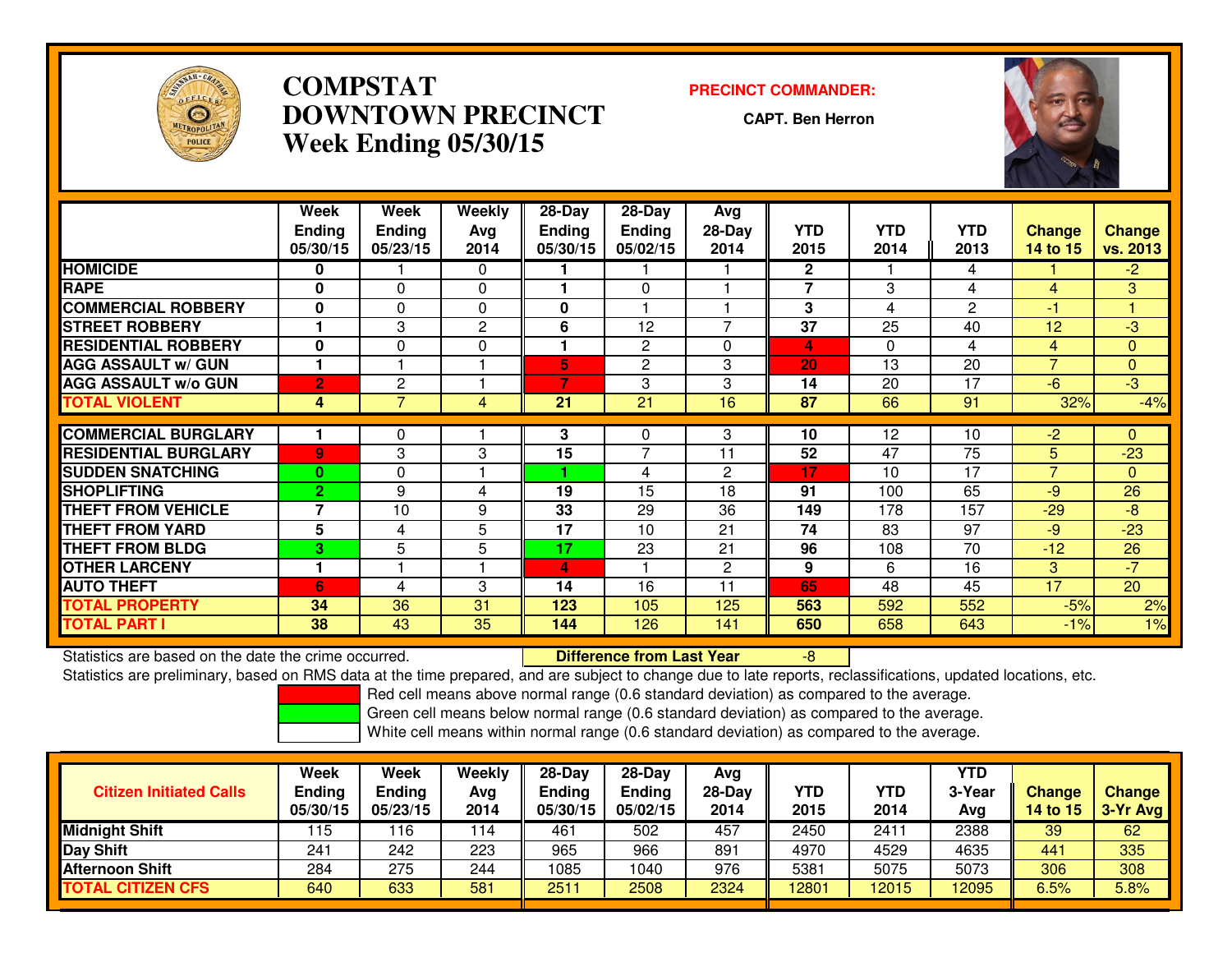

## **COMPSTATCENTRAL PRECINCT Week Ending 05/30/15**

# **PRECINCT COMMANDER:**



|                             | Week           | Week          | Weekly       | $28-Day$      | 28-Day         | Avg      |              |            |            |                |                |
|-----------------------------|----------------|---------------|--------------|---------------|----------------|----------|--------------|------------|------------|----------------|----------------|
|                             | <b>Ending</b>  | <b>Ending</b> | Avg          | <b>Ending</b> | <b>Ending</b>  | $28-Day$ | <b>YTD</b>   | <b>YTD</b> | <b>YTD</b> | <b>Change</b>  | <b>Change</b>  |
|                             | 05/30/15       | 05/23/15      | 2014         | 05/30/15      | 05/02/15       | 2014     | 2015         | 2014       | 2013       | 14 to 15       | vs. 2013       |
| <b>HOMICIDE</b>             | $\bf{0}$       | 0             | $\Omega$     |               | 3              |          | 6            |            | 3          | -1             | 3              |
| <b>RAPE</b>                 | 0              |               | 0            |               | $\Omega$       |          | 5            | 8          | 3          | -3             | $\overline{2}$ |
| <b>COMMERCIAL ROBBERY</b>   | $\mathbf{0}$   | 0             | $\Omega$     |               | $\Omega$       |          | 3            | 8          | 5          | $-5$           | $-2$           |
| <b>STREET ROBBERY</b>       | 3              | 3             | $\mathbf{2}$ | 8             | 6              | 8        | 36           | 44         | 26         | $-8$           | 10             |
| <b>RESIDENTIAL ROBBERY</b>  | $\bf{0}$       | $\Omega$      | $\Omega$     | 0             | $\overline{c}$ | $\Omega$ | $\mathbf{2}$ | 0          | 3          | $\overline{2}$ | -1             |
| <b>AGG ASSAULT w/ GUN</b>   | $\overline{2}$ |               | $\mathbf{2}$ | 6             | 7              | 6        | 36           | 23         | 22         | 13             | 14             |
| <b>AGG ASSAULT w/o GUN</b>  | $\mathbf{0}$   |               |              | 4             | $\overline{c}$ | 3        | 16           | 16         | 26         | 0              | $-10$          |
| <b>TOTAL VIOLENT</b>        | 5              | 6             | 5            | 21            | 20             | 21       | 104          | 106        | 88         | $-2%$          | 18%            |
|                             |                |               |              |               |                |          |              |            |            |                |                |
| <b>COMMERCIAL BURGLARY</b>  | B              | 3             |              | 8             | 3              | 4        | 33           | 17         | 33         | 16             | $\mathbf{0}$   |
| <b>RESIDENTIAL BURGLARY</b> | 20             | 15            | 9            | 59            | 21             | 34       | 165          | 185        | 206        | $-20$          | $-41$          |
| <b>SUDDEN SNATCHING</b>     | $\mathbf{0}$   | 0             | $\Omega$     | $\bf{0}$      | 0              |          | 5            | 4          | 6          |                | -1             |
| <b>SHOPLIFTING</b>          | $\mathbf{2}$   | $\mathbf{2}$  | $\mathbf{2}$ | 8             | 6              | 8        | 38           | 45         | 42         | $-7$           | $-4$           |
| <b>THEFT FROM VEHICLE</b>   | 13             | 15            | 9            | 56            | 32             | 36       | 217          | 172        | 179        | 45             | 38             |
| <b>THEFT FROM YARD</b>      | 8              | 5             | 5            | 23            | 15             | 20       | 79           | 68         | 75         | 11             | $\overline{4}$ |
| <b>THEFT FROM BLDG</b>      | $\overline{2}$ | 6             | 4            | 16            | 16             | 18       | 79           | 84         | 92         | $-5$           | $-13$          |
| <b>OTHER LARCENY</b>        |                | $\Omega$      |              |               | 4              | 2        | 20           | 3          | 10         | 17             | 10             |
| <b>AUTO THEFT</b>           | 5              | 7             | 4            | 19            | 16             | 17       | 98           | 101        | 67         | $-3$           | 31             |
| <b>TOTAL PROPERTY</b>       | 54             | 53            | 35           | 190           | 113            | 141      | 734          | 679        | 710        | 8%             | 3%             |
| <b>TOTAL PART I</b>         | 59             | 59            | 40           | 211           | 133            | 162      | 838          | 785        | 798        | 7%             | 5%             |

Statistics are based on the date the crime occurred. **Difference from Last Year** 

<sup>53</sup>

Statistics are preliminary, based on RMS data at the time prepared, and are subject to change due to late reports, reclassifications, updated locations, etc.

Red cell means above normal range (0.6 standard deviation) as compared to the average.

Green cell means below normal range (0.6 standard deviation) as compared to the average.

| <b>Citizen Initiated Calls</b> | Week<br>Ending<br>05/30/15 | <b>Week</b><br>Ending<br>05/23/15 | Weekly<br>Avg<br>2014 | 28-Day<br>Endina<br>05/30/15 | $28-Day$<br><b>Ending</b><br>05/02/15 | Avg<br>28-Day<br>2014 | YTD<br>2015 | <b>YTD</b><br>2014 | YTD<br>3-Year<br>Avg | <b>Change</b><br>14 to 15 | <b>Change</b><br>$3-Yr$ Avg |
|--------------------------------|----------------------------|-----------------------------------|-----------------------|------------------------------|---------------------------------------|-----------------------|-------------|--------------------|----------------------|---------------------------|-----------------------------|
| Midnight Shift                 | 145                        | .45                               | 116                   | 539                          | 470                                   | 463                   | 2623        | 2311               | 2369                 | 312                       | 254                         |
| Day Shift                      | 297                        | 282                               | 268                   | 1153                         | 108                                   | 1074                  | 5737        | 5644               | 5324                 | 93                        | 413                         |
| <b>Afternoon Shift</b>         | 355                        | 309                               | 274                   | 1296                         | 1207                                  | 1098                  | 6201        | 5702               | 5842                 | 499                       | 359                         |
| <b>TOTAL CITIZEN CFS</b>       | 797                        | 736                               | 659                   | 2988                         | 2785                                  | 2635                  | 14561       | 3657               | 13534                | 6.6%                      | 7.6%                        |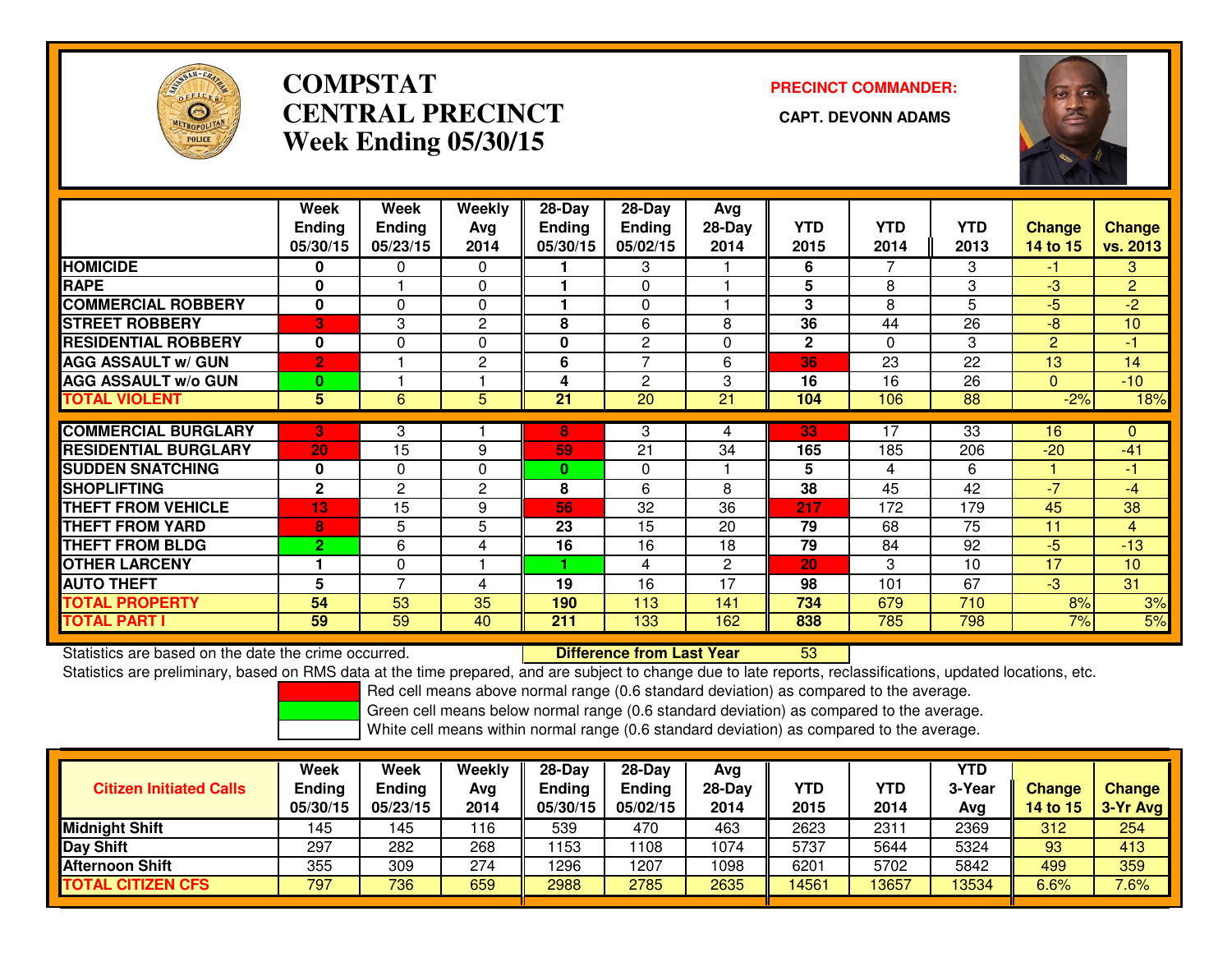

## **COMPSTAT PRECINCT COMMANDER: SOUTHSIDE PRECINCT CAPT. TERRY SHOOPWeek Ending 05/30/15**



|                             | Week<br><b>Ending</b><br>05/30/15 | Week<br><b>Ending</b><br>05/23/15 | Weekly<br>Avg<br>2014 | $28 - Day$<br><b>Ending</b><br>05/30/15 | $28 - Day$<br><b>Ending</b><br>05/02/15 | Avg<br>$28-Day$<br>2014 | <b>YTD</b><br>2015 | <b>YTD</b><br>2014 | <b>YTD</b><br>2013 | <b>Change</b><br>14 to 15 | <b>Change</b><br>vs. 2013 |
|-----------------------------|-----------------------------------|-----------------------------------|-----------------------|-----------------------------------------|-----------------------------------------|-------------------------|--------------------|--------------------|--------------------|---------------------------|---------------------------|
| <b>HOMICIDE</b>             | 0                                 | 0                                 | 0                     | 0                                       | 0                                       | 0                       | 1                  |                    | 2                  | 0                         | -1                        |
| <b>RAPE</b>                 |                                   | $\mathbf{0}$                      | 0                     |                                         | $\overline{2}$                          |                         | 5                  | $\overline{2}$     | $\overline{2}$     | 3                         | 3                         |
| <b>COMMERCIAL ROBBERY</b>   | $\mathbf{0}$                      | $\Omega$                          |                       | $\bf{0}$                                | $\Omega$                                | 3                       | 5                  | 8                  | 6                  | -3                        | $-1$                      |
| <b>STREET ROBBERY</b>       |                                   | $\mathbf 0$                       |                       | 6                                       | $\overline{2}$                          | 4                       | 18                 | 19                 | 9                  | -1                        | 9                         |
| <b>RESIDENTIAL ROBBERY</b>  | $\bf{0}$                          | $\mathbf{0}$                      | $\Omega$              | $\bf{0}$                                |                                         |                         | 5                  | 5                  | 2                  | $\Omega$                  | 3                         |
| <b>AGG ASSAULT w/ GUN</b>   |                                   | $\Omega$                          | $\Omega$              | 3                                       | $\Omega$                                |                         | 7                  | 4                  | 8                  | 3                         | -1                        |
| <b>AGG ASSAULT w/o GUN</b>  | $\bf{0}$                          |                                   | $\Omega$              | $\mathbf{2}$                            | 4                                       | 2                       | 12                 | 7                  | 17                 | 5                         | $-5$                      |
| <b>TOTAL VIOLENT</b>        | 3                                 |                                   | 3                     | 12                                      | 9                                       | 11                      | 53                 | 46                 | 46                 | 15%                       | 15%                       |
|                             |                                   |                                   |                       |                                         |                                         |                         |                    |                    |                    |                           |                           |
| <b>COMMERCIAL BURGLARY</b>  | $\bf{0}$                          | $\overline{2}$                    |                       | 3                                       | 4                                       | 3                       | 20                 | 16                 | 26                 | 4                         | $-6$                      |
| <b>RESIDENTIAL BURGLARY</b> | 6                                 | 8                                 | 5                     | $\overline{31}$                         | 18                                      | 18                      | 120                | 98                 | 167                | 22                        | $-47$                     |
| <b>SUDDEN SNATCHING</b>     |                                   | $\Omega$                          | $\Omega$              | $\overline{2}$                          | 2                                       |                         | 8                  | 7                  | 6                  |                           | $\overline{2}$            |
| <b>SHOPLIFTING</b>          | 17                                | 14                                | 13                    | 55                                      | 51                                      | 51                      | 296                | 286                | 268                | 10                        | 28                        |
| THEFT FROM VEHICLE          | 9                                 | 12                                | $\overline{7}$        | 35                                      | 29                                      | 27                      | 138                | 120                | 184                | 18                        | $-46$                     |
| <b>THEFT FROM YARD</b>      | $\mathbf{2}$                      | $\overline{2}$                    | $\overline{2}$        | 11                                      | 12                                      | 9                       | 51                 | 43                 | 41                 | 8                         | 10                        |
| <b>THEFT FROM BLDG</b>      | 6                                 |                                   | 4                     | 23                                      | 26                                      | 17                      | 97                 | 70                 | 102                | 27                        | $-5$                      |
| <b>OTHER LARCENY</b>        | $\bf{0}$                          |                                   |                       | 1                                       | 4                                       | 2                       | 12                 | 12                 | 19                 | $\Omega$                  | $\overline{7}$            |
| <b>AUTO THEFT</b>           | 3                                 | $\overline{2}$                    | $\overline{2}$        | 13                                      | 13                                      | 8                       | 75                 | 37                 | 54                 | 38                        | 21                        |
| <b>TOTAL PROPERTY</b>       | 44                                | 42                                | 34                    | 174                                     | 159                                     | 136                     | 817                | 689                | 867                | 19%                       | $-6%$                     |
| <b>TOTAL PART I</b>         | 47                                | 43                                | 37                    | 186                                     | 168                                     | 148                     | 870                | 735                | 913                | 18%                       | $-5%$                     |

Statistics are based on the date the crime occurred. **Difference from Last Year** <sup>135</sup>

Statistics are preliminary, based on RMS data at the time prepared, and are subject to change due to late reports, reclassifications, updated locations, etc.

Red cell means above normal range (0.6 standard deviation) as compared to the average.

Green cell means below normal range (0.6 standard deviation) as compared to the average.

| <b>Citizen Initiated Calls</b> | Week<br><b>Ending</b><br>05/30/15 | <b>Week</b><br>Ending<br>05/23/15 | Weekly<br>Avg<br>2014 | $28-Day$<br>Ending<br>05/30/15 | $28$ -Dav<br><b>Ending</b><br>05/02/15 | Ava<br>$28-Day$<br>2014 | YTD<br>2015 | YTD<br>2014 | YTD<br>3-Year<br>Avg | <b>Change</b><br>14 to 15 | <b>Change</b><br>3-Yr Avg |
|--------------------------------|-----------------------------------|-----------------------------------|-----------------------|--------------------------------|----------------------------------------|-------------------------|-------------|-------------|----------------------|---------------------------|---------------------------|
| <b>Midnight Shift</b>          | 95                                | 96                                | 91                    | 404                            | 397                                    | 363                     | 2111        | 1869        | 1903                 | 242                       | 208                       |
| Day Shift                      | 256                               | 315                               | 259                   | 1107                           | 1081                                   | 1038                    | 5823        | 5302        | 5324                 | 521                       | 499                       |
| <b>Afternoon Shift</b>         | 265                               | 312                               | 259                   | 1141                           | 1026                                   | 1034                    | 5667        | 5215        | 5289                 | 452                       | 378                       |
| <b>TOTAL CITIZEN CFS</b>       | 616                               | 723                               | 609                   | 2652                           | 2504                                   | 2435                    | 13601       | 2386        | 12516                | 9.8%                      | 8.7%                      |